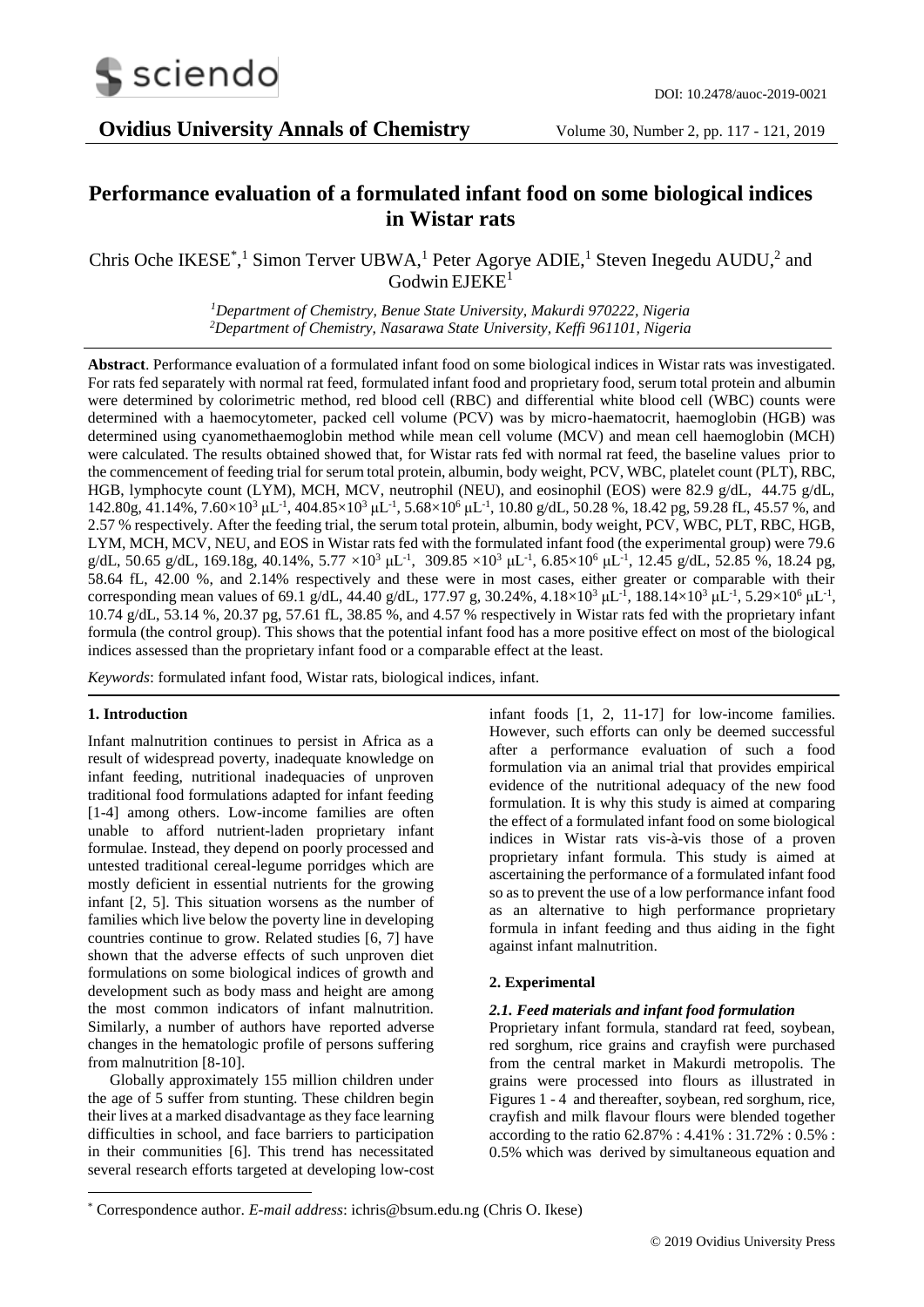mass balance as described in a related study [1] to obtain the formulated infant food.

## *2.2. Characterization of infant foods*

Both the formulated and proprietary infant foods were characterised by proximate analysis. Moisture, ash, crude fat, crude fibre and crude protein contents were determined by oven-drying, dry-ashing, Soxhlet extraction, hydrolysis and micro-Kjeldahl methods respectively using AOAC [18] standard methods. Total carbohydrate was obtained by difference [1, 12].

## *2.3. Animal procurement and acclimatization*

Twenty-one healthy Wistar rats aged 2 weeks were procured from the Benue State University, College of Health Science Animal House. The rats were acclimatized by feeding them for 4 weeks with standard rat feed and portable drinking water ad-libitum. Seven of the rats were randomly selected and baseline values of the following biological indices: total serum protein, serum albumin, body weight, PCV, WBC, platelet count (PLT), RBC, HGB, lymphocyte count (LYM), MCH, MCV, neutrophil (NEU), and eosinophil (EOS) were determined as described in sections 2.4 and 2.5. The remaining Wistar rats were then separated using cages into experimental and positive control groups, with each comprising 7 Wistar rats for the feeding trial.

Soybean Grains (5.8 kg)

Clean and sort by manual handpicking

Wash and soak in water for 14 hours

Strain and blanch for 20 mins

Dehull and wash severally with excess water

Boil for 15 mins and air dry for 48 hours

Roast and Mill

Sieve with 80 um mesh

Soybean Flour

**Figure 1.** Preparation of soybean flour.

Sorghum Grain (4.8 kg)

Wash and air-dried

Steep in excess 2M Ca(OH)2 for 12 hrs

Malt for 96 hours

Wet mill and ferment for 48 hours

Sieve with 80 µm mesh, lump, oven dry and mill

#### Sorghum Flour

Sieve with 80 um mesh

Figure 2. Preparation of sorghum flour.



**Figure 3.** Preparation of rice flour.



**Figure 4.** Preparation of crayfish flour.

## *2.4. Characterization of biological indices in rats*

*2.4.1. Determination of total protein.* The total protein determination kit supplied by RANDOX® was used. Twenty micro litres of Wistar rat serum was pipette into 1000 µL of the colour-forming reagent, mixed and incubated at 20 ºC for 10 minutes. The sample and standard absorbances were measured against the reagent blank within 30 minutes using a Lovibond™ 180270 colorimeter at 580 nm [19].

*2.4.2. Determination of serum albumin.* 10 µL of rat serum was added to 1000 µL of bromocresol-green reagent, mixed and incubated at 20 ºC for 5 minutes. The absorbance of the sample and standard were measured at 578 nm against the reagent blank within 30 minutes using a colorimeter [20].

*2.4.3. Determination of total and differential white blood cell count.* Total white blood cell count (WBC). and differential white blood cell count - neutrophils (NEU) and eosinophils (EOS) were determined as described by Obeagu et. al [9].

*2.4.4. Determination of red blood cell (RBC) count.*  RBC count was determined using a Neubauer counting chamber (BLAUBRAND® Model 717810) as described by Obeagu et al. [9].

*2.4.5. Determination of packed cell volume (PCV).* The packed cell volume was determined by the microhematocrit method as described by Obeagu et al. [9].

*2.4.6. Determination of haemoglobin content.* A haemoglobinometer (HEMOCUE Hb 301) was used for the determination. This was achieved by the addition of 0.03 mL of rat blood to 20 mL of 10 N HCl in a test tube, stirring and allowing to stand for 5 minutes in order to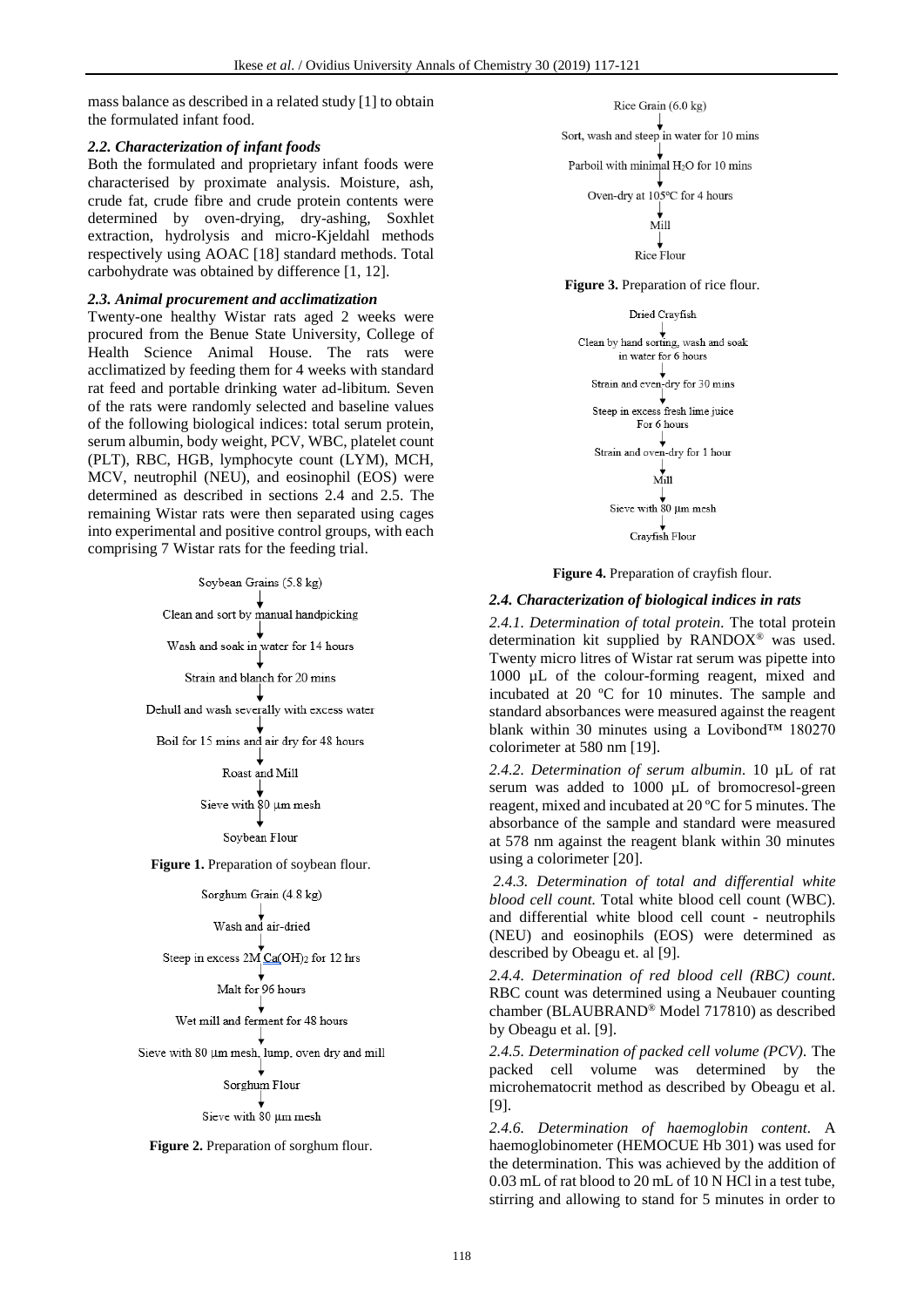convert haemoglobin to haematin. More HCl was added and the mixture stirred until the colour became similar to that of the haemoglobin standard. The level of the fluid in the tube was read and the haemoglobin content expressed in percentage.

*2.4.7. Determination of mean corpuscular haemoglobin (MCH).* The mean corpuscular haemoglobin was calculated using) was calculated as described by Walker et al. [21].

*2.4.8. Determination of platelet count (PLT).* Platelet count was determined as described by Obeagu et al. [9].

*2.4.9. Determination of lymphocyte count (LYM).*  Lymphocytes were determined from a smear of blood made on a glass slide as described by Obeagu et al. [9].

*2.4.10. Determination of mean corpuscular volume (MCV).* The mean corpuscular volume (MCV) was calculated as described by Walker et al. [21].

#### *2.5. Feeding trial*

Wistar rats in the experimental and control groups were fed with formulated infant food and proprietary infant formula respectively for 42 days ad-libitum. Thereafter, the body weight of all the rats were measured, recorded and their means calculated. The rats in both groups were then sacrificed by jugular incision and their blood collected and labelled according to group. Total serum protein, albumin, PCV, WBC, PLT, RBC, HGB, lymphocyte count (LYM), MCH, MCV, neutrophil (NEU), and eosinophil (EOS) were determined for each rat as described previously. The mean value of these parameters in both the experimental and control groups were calculated.

## *2.6. Statistical analysis*

The mean of each biological index measured for baseline, experimental and control groups were compared by one-way ANOVA using IBM SPSS statistics software, version 25.0 to ascertain if they were significantly different.

#### **3. Results and discussion**

Table 1 shows the proximate compositions of both the proprietary infant formula and the formulated infant food.

From the results in Table 1, both proprietary infant food and the formulated infant food in most cases

approximate the United Nation's Protein Advisory Group (PAG) recommendations for infant food composition [22], hence suggesting the suitability of the formulated food for infant feeding. Although each corresponding food components of the formulated infant food is not exactly the same in magnitude with that of the proprietary infant formula, they are not significantly different when statistically compared. The implication is that both feeds will likely give a similar performance in a feeding experiment. Similarly, the protein content of the formulated food (13.59%) is less than the PAG benchmark for protein (20%) in infant food, but it is higher than the mean protein content in both proprietary formulae (12.47%). However, since there are no documented cases of protein-energy malnutrition in infants fed with the proprietary formula over the years despite having a lower protein content than the PAG benchmark, it is plausible to expect that the formulated food given its higher crude protein content to produce an even better performance. A similar explanation holds with respect to crude fat content.

**Table 1.** Proximate composition of proprietary infant formula and formulated infant food in comparison with PAG recommendation [22].

| $\frac{1}{2}$ |                               |                                  |                                         |            |  |  |
|---------------|-------------------------------|----------------------------------|-----------------------------------------|------------|--|--|
| S/<br>N       | Component                     | <b>Formulated</b><br>infant food | <b>Proprietary</b><br>infant<br>formula | <b>PAG</b> |  |  |
| 1.            | Moisture<br>content $(\%)$    | $5.01^a \pm 0.84$                | $3.55^a + 0.24$                         | $5-10$     |  |  |
| 2.            | Ash<br>content<br>(% )        | $2.66^b + 0.14$                  | $1.22^b + 0.34$                         | < 5        |  |  |
| 3.            | Crude protein<br>(% )         | $13.59^{\circ} + 2.23$           | $12.47^{\circ} + 1.14$                  | 20         |  |  |
| 4.            | fiber<br>Crude<br>(% )        | $1.87^d + 0.72$                  | $2.24^d + 0.21$                         | $\leq 5$   |  |  |
| 5.            | Crude fat $(\%)$              | $5.92^e + 1.26$                  | $3.88^e + 1.41$                         | 10         |  |  |
| 6.            | Total<br>carbohydrate<br>(% ) | $70.75^{\rm f} + 0.24$           | $76.64^f + 3.25$                        | 65         |  |  |

Values are means  $\pm$  standard deviations of triplicate determinations. Means with identical superscripts in a row are not significantly different at  $p < 0.05$ .

Also, moisture content is higher in the formulated infant food (5.01%) than it is in the proprietary formula (3.55%). This suggests that the former will be more prone to microbial spoilage than the latter. However, both feeds have a lower moisture content than the mean moisture content in all three diet formulations (7.25%) reported by Ehimen et al. [23].

| Table 2. Biological indices of Wistar rats fed with formulated infant food, proprietary formula and their baseline values. |  |
|----------------------------------------------------------------------------------------------------------------------------|--|
|----------------------------------------------------------------------------------------------------------------------------|--|

| <b>S/N</b> Parameters                           | Baseline rats fed with vita rich    | Rats fed with infant food | <b>Rats fed with NAN</b>        |
|-------------------------------------------------|-------------------------------------|---------------------------|---------------------------------|
|                                                 | (normal rat feed)                   | (formulated infant food)  | (proprietary food)              |
| 1. Albumin $(g/dL)$                             | $44.75^{\circ}$ ±5.08               | $50.65^{\text{d}}$ ±2.16  | $44.40 \pm 11.15$               |
| 2. Weight $(g)$                                 | $142.80^{abc} + 8.9$                | $169.18^{ab} + 16.0$      | $177.97^{\text{ac}} \pm 17.83$  |
| 3. Protein $(g/dL)$                             | $82.9^{ac} + 7.99$                  | $79.6^{bc} + 6.23$        | $69.1^{abc} + 4.46$             |
| 4. Packed cell volume (%)                       | $41.14$ <sup>ac</sup> +5.78         | $40.14^{bc} + 4.94$       | $30.24^{abc} + 4.27$            |
| 5. Platelet count $(\times 10^3/\mu L)$         | $404.85$ <sup>ac</sup> $\pm$ 114.76 | $309.85^{\circ}$ ±133.59  | $188.14^{\text{ac}} \pm 117.52$ |
| 6. white blood cell count $(\times 10^3/\mu L)$ | $7.60^{ac}+2.62$                    | $5.77^{\rm e}{\pm}1.84$   | $4.18^{\text{ac}}+2.14$         |
| 7. Red blood cell count $(\times 10^6/\mu L)$   | $5.68^{\rm e}{\pm}2.16$             | $6.85^{d}$ ±0.844         | $5.29^{f} \pm 0.80$             |
| 8. Haemoglobin $(g/dL)$                         | $10.80^{\circ}$ ±3.72               | $12.45^{d}+1.34$          | $10.74^{\circ}$ ±1.80           |
| 9. Lymphocyte (%)                               | $50.28^{f} \pm 9.06$                | $52.85^{d} \pm 8.27$      | $53.14d\pm 18.53$               |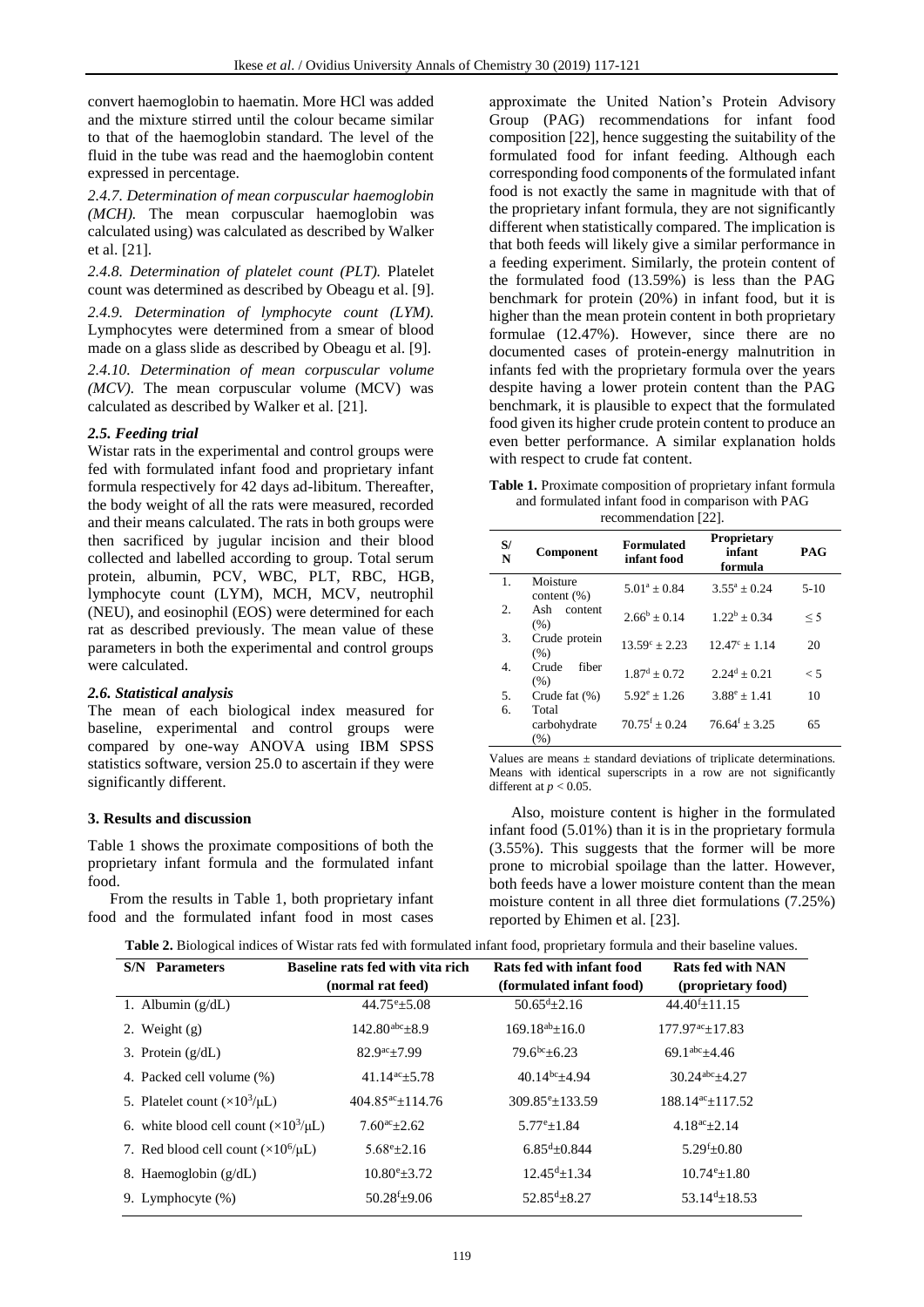| S/N<br><b>Parameters</b>              | Baseline rats fed with vita rich | Rats fed with infant food | Rats fed with NAN  |
|---------------------------------------|----------------------------------|---------------------------|--------------------|
|                                       | (normal rat feed)                | (formulated infant food)  | (proprietary food) |
| 10. Mean corpuscular haemoglobin (pg) | $18.42^{f}+3.92$                 | $18.24^{f}+1.28$          | $20.37d + 4.41$    |
| 11. Mean cell volume (fL)             | $59.28^{d} \pm 3.18$             | $58.64^{\circ}+1.76$      | $57.61^{f}$ +1.67  |
| 12. Neutrophil (%)                    | $45.57^{\rm d}$ ±9.36            | $42.00^{\circ}+8.90$      | $38.85^{f}+19.72$  |
| 13. Eosinophil (%)                    | $2.57^{\circ}+1.98$              | $2.14^{f}+0.899$          | $4.57^{d} + 3.40$  |

Values are means  $\pm$  standard deviations of triplicate determinations.

Means with identical superscripts in a row are not significantly different at  $p < 0.05$ .

Table 2 shows the baseline values of some biological indices in Wistar rats, the values of these indices in Wistar rats when fed with the formulated infant food, and with proprietary infant formula.

From Table 2, it can be seen that serum albumin, body weight, RBC count, HGB and lymphocytes counts increased above their initial baseline values in rats fed with the formulated infant food. These increments suggest that the formulated infant food will likely raise these indices in infants fed with it.

Table 2 shows that in rats fed with the formulated infant food, the values for NEU, MCV, HGB, WBC, PLT, PCV, total serum protein and serum albumin (50.65 g/dL) were higher than their corresponding values in rats fed with the proprietary infant formula. These suggest that the formulated infant food if fed to infants, may yield better performance with respect to the aforementioned parameters when compared with the proprietary formula. However, it is important to note that the expected improvement may only be marginal as observed in the study.

Table 2 also shows that the values for total protein, PCV, PLT, WBC, MCV and NEU fell below their corresponding baseline values both in rats fed with the formulated infant food and rats fed with the proprietary infant formula. This suggests that with respect to the said parameters, the standard rat feed performed better than both proprietary infant formula and the formulated infant food. This may be due to nutrient losses associated with the food processing methods involved in the preparation of highly refined infant foods. This is not the case with standard rat feed. The range of values obtained for the biological indices assessed were found to be similar to those reported in similar studies and related literature [1, 24, 25] thus justifying similar conclusions reached.

### **4. Conclusion**

The study found that the formulated infant food had a more positive impact than the proprietary infant formula in increasing serum albumin, total protein, PCV, PLT, HGB and NEU levels in the experimental subjects. However, there was no significant difference between the impact of the formulated infant food and the proprietary infant formula on RBC, WBC, MCH and MCV.

With the exception of serum albumin, body weight and EOS, it is clear that the formulated infant food and the proprietary formulae were unable to sustain the baseline values of the assessed biological indices as their values declined both in the experimental and control groups at the end of the feeding regimen, so that the feed

performance is in the order standard rat feed > formulated infant food > proprietary formula.

#### **Conflict of interest**

The authors declare that there is no conflict of interest.

#### **References**

- [1]. C.O. Ikese, P.C. Okoye, S.T. Ubwa, S. Akende, Proximate analysis and formulation of infant food from soybean and cereals obtained in Benue State, Nigeria, International Journal of Food Science and Biotechnology 5 (2017) 106-113.
- [2]. K.J. Ahima, Formulation of weaning foods using composite of maize, groundnut and soya bean and assessing its nutritional effects using animal model (Unpublished M.Sc. thesis), Department of Biochemistry and Biotechnology Kwame Nkrumah University of science and technology, Ghana pp. 1-78 (2008*)*.
- [3]. J.B. Fashakin, F. Ogunsoola, The utilization of local foods in fermentation of weaning foods, Journal of Tropical Pediatrics 28 (1982) 93-96.
- [4]. D.J. Naismith, Kwashiorkor in Western Nigeria: a study of traditional weaning foods with particular respect to energy and linoleic acid, British Journal of Nutrition 80 (1973) 567-76.
- [5]. C. Hotz, R.S. Gibson, Traditional food-processing and preparation practices to enhance the bioavailability of micronutrients in plant-based diets, The Journal of Nutrition 4 (2007) 1097– 1100.
- [6]. E. Agyepong, A. Valle, Improvement of weaning practices for the future, Bulletin of Noguchi, Memorial Institute for Medical Research 4 (1991) 82-92.
- [7]. T.O. Akinele, B.O. Omotola, Energy and protein intake of infants and children from the low-income group of Ibadan, Nutrition Research 26 (1986) 129-137
- [8]. A.O. Saka, M.J. Saka, A. Ojuawo, A. Abdulkarim, S.A. Bilamin, L. Latubosun, M. Adeboye, Haematological Profile in Children with Protein Energy Malnutrition in North Central Nigeria, Global Journal of Medical Research 4 (2012) 9-13
- [9]. E.I. Obeagu, K.C. Ochei, I.O. Oshim, G.U. Obeagu, Evaluation of changes in some haematological indices of malnourished infants in Umuahia, International Journal of Current Research in Biology and Medicine 2 (2017) 14-20.
- [10]. P. Borelli, S. L. Blatt, M.M. Rogero, R.A. Fock, Haematological alterations in protein malnutrition,